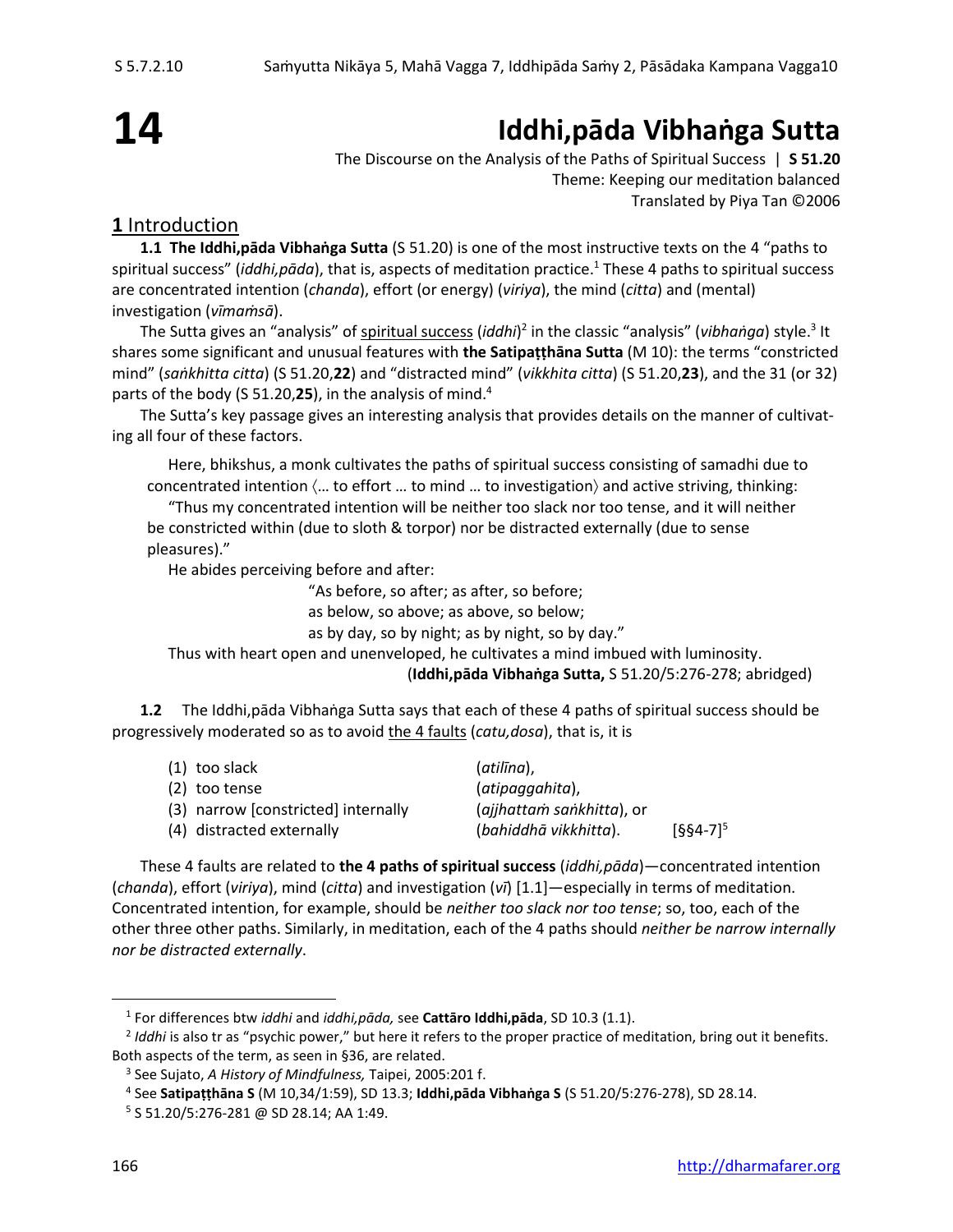The moderator here is mindfulness (*sati*), as in the case of **the 5 spiritual faculties** (*pañc'indriya*), where faith should be balanced or harmonized (*samatta*) with *wisdom*, and *effort* with *concentration*. 6 On a simple mundane (*lokiya*) level, both sets—the 4 paths of spiritual success and the 5 spiritual faculties—deal with meditation. On a higher or supramundane (*lok'uttara*) level, they deal with the cultivation of the path or the attaining of sainthood or awakening.<sup>7</sup>

The main difference between the two sets of factors is that while the 4 paths of spiritual power relate to *how* mental cultivation should be done, the 5 spiritual faculties are the actual qualities to he cultivated. In other words, the 5 spiritual powers should not only be harmonized, but they should be cultivated to fruition by way of the 4 paths of success.

**1.3 Sujato,** in *A Swift Pair of Messengers,* gives these instructive observations:

(The paths to success) are various mental qualities which predominate in gaining samadhi. "**Concentrated intention**" [will, *chanda*] is a wholesome mode of desire; not the worldly desire to "be" or "have," but especially in this context of samadhi, the desire to know. Both concentrated intention and energy are compassed within the path factor of right effort in its role as "requisite of samadhi." "Inquiry" [vīmamsa] is wisdom in its mode of investigation into the reasons for progress or decline in meditation. "**Mind**" [*citta*] here denotes samadhi itself.

The word "**mind**" (*citta*) is a common synonym for samadhi. It is not defined further here, but as it is a basis for psychic power, there is no doubt as to the meaning.

That a monk without refined, peaceful, tranquil, and unified samadhi could wield the various kinds of psychic power ... or witness the evaporation of the poisons [*āsava*]: that is not possible. [A 6.70,1/3:425 f] (Sujato, 2001) 8

**1.4** The Samyutta Commentary explains a key expression, "as before so after; as after so before" (*yathā pure tathā pacchā, yathā pacchā tathā pure*) [§3], as follows:

**"As before so after; as after so before."** This should be understood: (1) by way of the meditation subject; and (2) by way of the teaching.

(1) By virtue (*vasena*; *abhinivesa*) of the meditation subject is called "before," and arhathood is "after." A monk who, after interpreting the root of meditation subject, does not allow investigation to fall into the 4 undesirable conditions (overly lax, etc.) goes on to attain arhathood; he is called one who dwells "as before, so after."

(2) By way of teaching, the head-hairs are "before" and the brain is "after" (among the solid parts in the contemplation of the body).

A bhikkhu who cultivates his meditation from beginning to end without sliding into the 4 undesirable conditions is called one who dwells "as before, so after." (SA 3:258)

The academic or scholastic tone is at its best here, merely reflecting (almost tautologously) what is already evident in the text itself. The commentarial interpretation here doe not bring out the fullness of the meditation practice described by the Sutta. **Bodhi** remarks:

The [commentarial] explanation sounds strained. The phrase refers simply to maintaining consistency in attending to the meditation subject in all its aspects throughout the session, from start to finish. See too the use of the phrase in the sentence *pacchāpure sa cankama adhi-*

<sup>6</sup> On the 5 spiritual faculties (*pañc'indriya*)*,* see **Āpaṇa S** (S 48.50/5:225 f), SD 10.4.

<sup>7</sup> On the 4 kinds of saints (streamwinner, once-returner, non-returner and arhat), see **Alagaddûpama S** (M 22,42-47), SD 3.13; **Ānâpāna,sati S** (M 118,9-12), SD 7.13.

<sup>8</sup> See also SD 76.3 (1.2.3.4).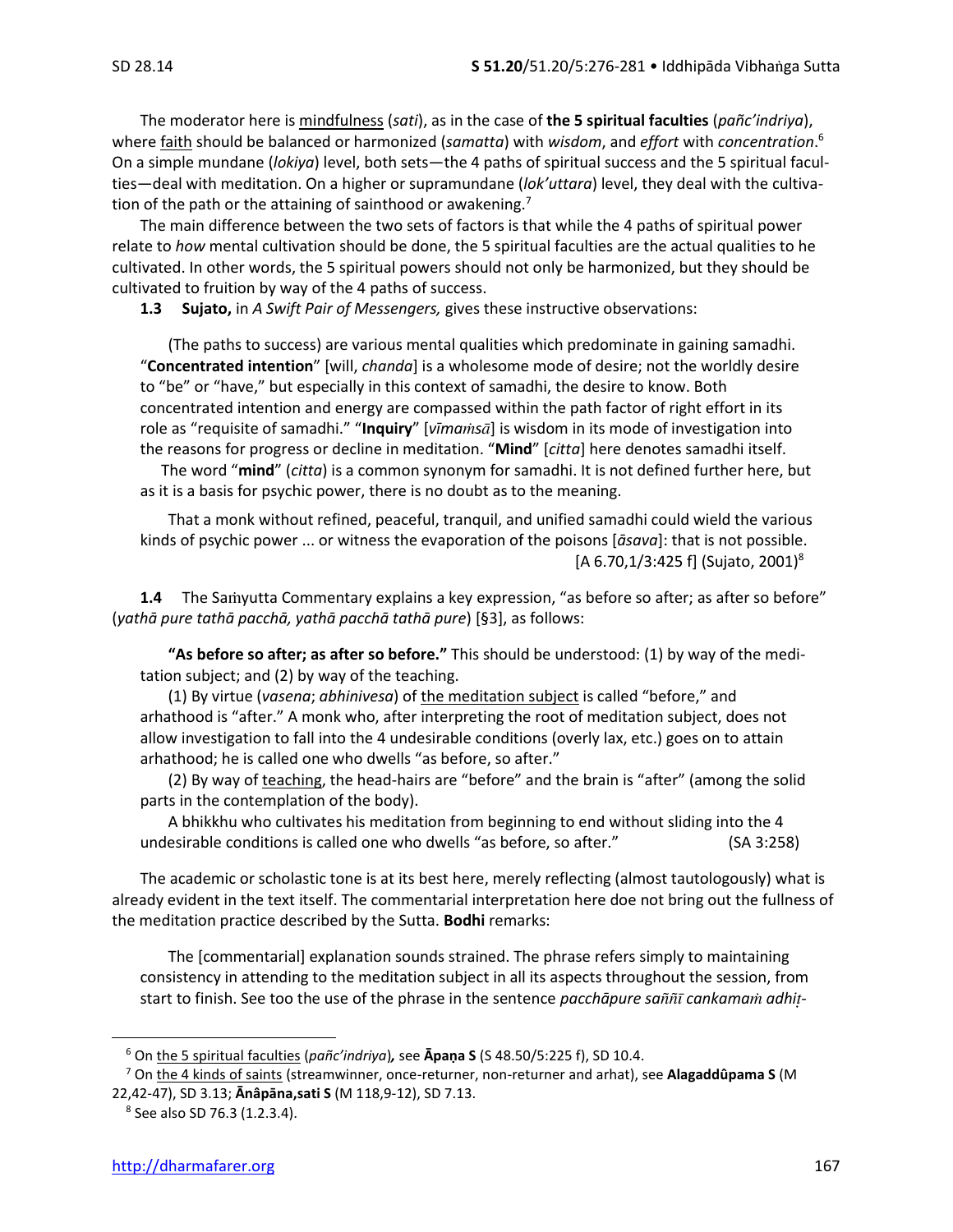*heyyāsi* (A 4:87,2-3), where it seems to have a spatial meaning: "Percipient of what is behind and in front, you should determine on walking back and forth." (Bodhi S:B 1946 n272)

A very helpful commentary on the Sutta's key passages is given by the forest monk, **Bhikkhu Sujato,** thus:

"**As below, so above**" is explained in the sutta with reference to the meditation on the parts of the body "upwards from the soles of the feet, and downwards from the tips of the hairs."

"**As before, so after**" probably refers to evenness in attending to the meditation subject throughout the session. The phrase "well apprehended, well attended, well borne in mind, well penetrated with understanding" is used here just as with the "basis for reviewing," implying that reviewing and inquiring into causes is a key to developing this evenness.

Given the importance of this inquiry into causes, we might postulate a causal relationship between the bases of psychic power themselves, in line with similar relationships described elsewhere.

**Enthusiasm** [*chanda*] is the wish, the motivation to do the work of purifying the mind. **Effort** is the actual exerting of energy to do the work. The purified **mind** is the result of that work. And in the clarity of the purified mind, the causes and conditions for that purity can be discerned through **inquiry**.

The manner in which these qualities work together may be compared to **an electric light**. Enthusiasm is like the voltage in the circuits. Energy is like the current of electricity which flows when the switch is turned on. The mind is like the globe lighting up. And when the room is lit, it is easy to see what is there. Anyone who has ever had to search [inquiry] for something in a dark room would know that the quickest way, if one must grope in the dark, is to grope first of all for the light switch. (Sujato, *A Swift Pair of Messengers,* 2001:47 f)

For further analysis, see SD 49.5b (1.0.3.4).

### **Iddhi,pāda Vibhaṅga Sutta** The Discourse on the Analysis of the Paths of Spiritual Success S 51.20

 $-$ 

**1** Thus have I heard.

**2** Bhikshus, **the 4 paths of spiritual success**, when cultivated and often developed, are of great fruit and great benefit.

And how, bhikshus, are the 4 paths of spiritual success, when cultivated and often developed, are of great fruit and great benefit?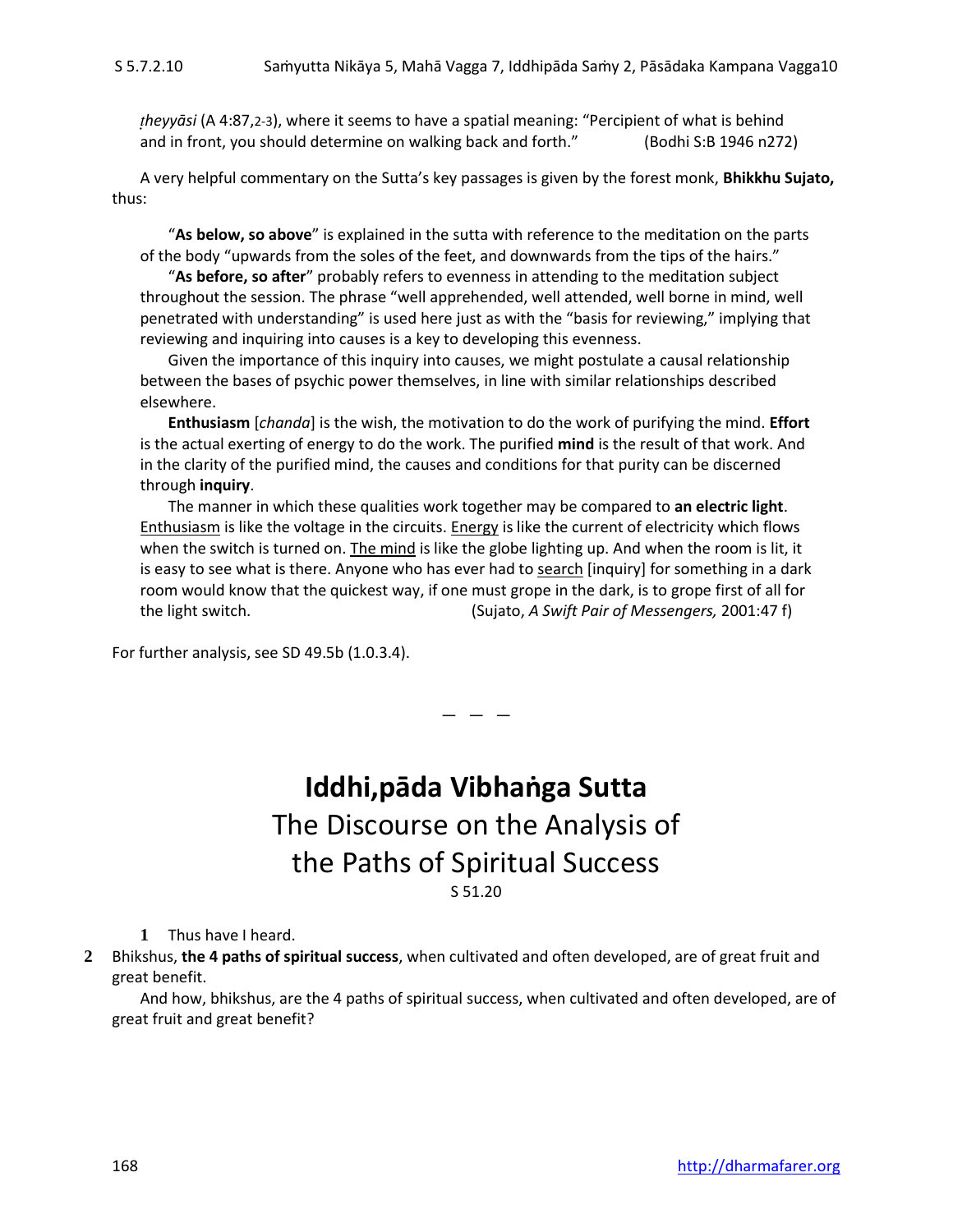#### Balancing the paths

**3** (1) Here, bhikshus, a monk cultivates the basis for spiritual success that is accomplished in concentration<sup>9</sup> due to **concentrated intention** [the desire to act] (*chanda*)<sup>10</sup> and the forces of exertion,<sup>11</sup> thinking:

12 "Thus my *concentrated intention* **[277]** will be neither too slack nor too tense, and it will neither be narrowed internally<sup>13</sup> nor be distracted externally.<sup>14</sup>"

| <sup>15</sup> He dwells perceiving before and after:                                                           | pacchā, pure, saññī ca viharati                 |  |  |
|----------------------------------------------------------------------------------------------------------------|-------------------------------------------------|--|--|
| "As before, so after; as after, so before;                                                                     | yathā pure tathā pacchā yathā pacchā tathā pure |  |  |
| as below, so above; as above, so below;                                                                        | yathā adho tathā uddham yathā uddham tathā adho |  |  |
| just as day is, so is night;                                                                                   | yathā divā tathā rattim                         |  |  |
| just as night is, so is day."                                                                                  | yathā rattim tathā divā                         |  |  |
| $\pm$ by a construction of the construction of the state of the construction of the state of the state of $16$ |                                                 |  |  |

Thus with his mind open and unshrouded, he cultivates <u>a mind radiant with light.</u><sup>16</sup>

(2) Bhikshus, a monk cultivates the basis for spiritual success that is accomplished in concentration due to **effort** [energy] (*viriya*) <sup>17</sup> and the forces of exertion, thinking:

"Thus my *effort* will be neither too slack nor too tense, and it will neither be narrowed internally nor be distracted externally."

He dwells perceiving before and after:

| "As before, so after; as after, so before;                                  | as below, so above; as above, so below; |  |
|-----------------------------------------------------------------------------|-----------------------------------------|--|
| just as day is, so is night;                                                | just as night is, so is day."           |  |
| uith bis mind onon and unshrouded, he sultivates a mind radiant with light. |                                         |  |

Thus with his mind open and unshrouded, he cultivates a mind radiant with light.

(3) Bhikshus, a monk cultivates the basis for spiritual success that is accomplished in concentration due to **mind** (*citta*) <sup>18</sup> and the forces of exertion, thinking:

- <sup>14</sup> Due to sense pleasures*.*
- $15$  On this para, see Intro (4).

<sup>9</sup> "The basis for spiritual success that is accomplished in concentration," *chanda.samādhi,padhāna,sakhāra, samannāgataṁ.*

<sup>10</sup> "Concentration due to enthusiasm," *chanda,samādhi.* See foll n & Intro.

<sup>11</sup> "The forces of exertion," *padhāna,sakhārā.* The whole phrase is *chanda,samādhi,padhāna,sakhāra,samannāgataṁ.* See SD 10.3 (1); also **Ceto,khila S** (M 16,26/1:103), SD 32.14.

*<sup>12</sup> Iti me chando na ca atilno bhavissati, na ca atipaggahto bhavissati, na ca ajjhattaṁ sakhitto bhavissati, na ca bahiddhā vikkhitto bhavissati.* Cf "contemplation of the mind" in **Satipaṭṭhāna S** (M 10,34/1:59), SD 13.3.

<sup>&</sup>lt;sup>13</sup> Due to sloth and torpor.

<sup>16</sup> This para is stock: *Pacchā,pure,saññī ca viharati – yathā pure tathā pacchā, yathā pacchā tathā pure; yathā adho tathā uddhaṁ, yathā uddhaṁ tathā adho; yathā divā tathā rattiṁ, yathā rattiṁ tathā divā. Iti vivaṭena cetasā apariyonaddhena sappabhāsaṁ cittaṃ bhāveti:* **Pubba S** (S 51.11/5:263 2), **Maha-p,phala S** ( S 51.12/5:267 f), **(Iddhi,pāda) Vibhaṅga S** (S 51.20/5:277 2, 278), **Magga S** (S 51.21/5:281), **(Iddhi) Moggallāna S** (S 51.31/5:288  $\times$ 4), Tathāgata S (S 51.32/5:289  $\times$ 2). Simply, "as before, so after," refers to evenness of practice, while "as above, so below," refers to meditation on the 31 parts. On the meaning of terms here, see **(Iddhi,pāda) Vibhaṅga S** (S 51.- 20/5:277), SD 28.14. Cf *Idh'āvuso, bhikkhu āloka,saññaṃ manasi karoti, divā,saññaṃ adhiṭṭhāti yathā divā tathā rattiṃ, yathā rattiṃ tathā divā. Iti vivaṭena cetasā apariyonaddhena sappabhāsaṁ cittaṃ bhāveti*: **Saṅgīti S** (D 33,- 1.11(5)/3:223, where it is one of the 4 cultivations of concentration (*samādhi bhāvanā*); **Samādhi Bhāvanā S** (A 4.44/2:44), SD 24.1, for context of the meditation; **(Anussati-ṭ,ṭhāna) Udāyi S** (A 6.29/3:322), SD 24.8. Cf Pm 1:114.

<sup>17</sup> "Concentration due to effort," *viriya,samādhi.*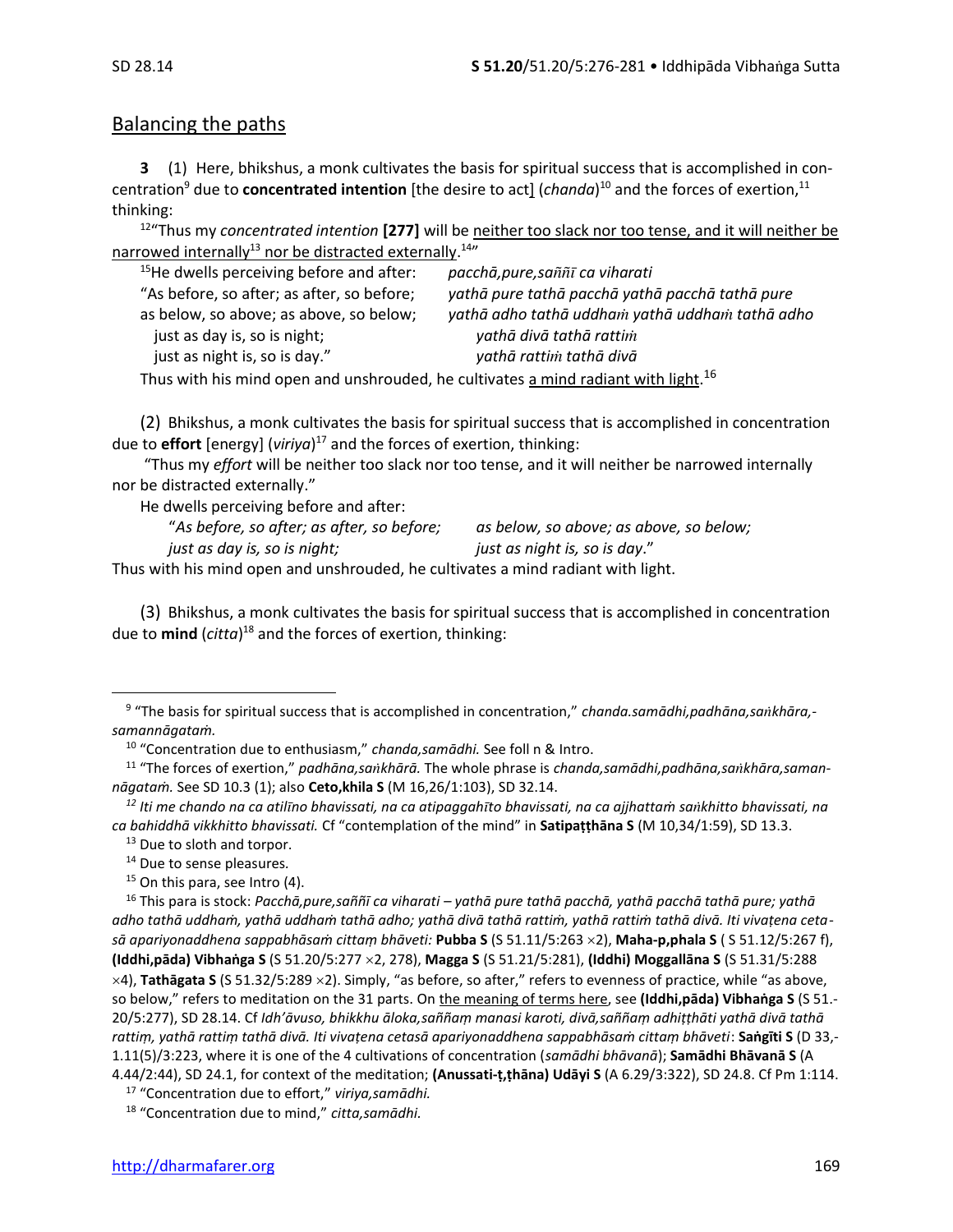"Thus my *mind* will be neither too slack nor too tense, and it will neither be narrowed internally nor be distracted externally."

He dwells perceiving before and after:

"*As before, so after; as after, so before; as below, so above; as above, so below;*

*just as day is, so is night; just as night is, so is day*."

Thus with his mind open and unshrouded, he cultivates a mind radiant with light.

(4) Bhikshus, a monk cultivates the basis for spiritual success that is accomplished in concentration due to **investigation** (*vīmaṁsā*) <sup>19</sup> and the forces of exertion, thinking:

"Thus my *investigation* will be neither too slack nor too tense, and it will neither be narrowed internally nor be distracted externally."

He dwells perceiving before and after:

"*As before, so after; as after, so before; as below, so above; as above, so below; just as day is, so is night; just as night is, so is day*." Thus with his mind open and unshrouded, he cultivates a mind radiant with light.

#### (1) Analysis of concentrated intention as a basis

**4** And what, bhikshus, is **concentrated intention** that is too slack?

It is the concentrated intention that is accompanied by *laziness*, associated with laziness. 20 This is called concentrated intention that is too slack.

**5** And what, bhikshus, is concentrated intention that is too tense?

It is called concentrated intention that is accompanied by *restlessness*, associated with restlessness. This is the concentrated intention that is too tense.

**6** And what, bhikshus, is concentrated intention that is narrowed internally?

It is the concentrated intention that is accompanied by *sloth and torpor*, associated with sloth and torpor.

This is called concentrated intention that is narrowed internally.

**7** And what, bhikshus, is concentrated intention that is distracted externally?

It is the concentrated intention that is repeatedly distracted externally, repeatedly scattered, on account of the five cords of sense-pleasure. 21

This is called concentrated intention that is distracted externally.

**8** And how, bhikshus, does a monk dwell perceiving before and after, "**As before, so after; as after, so before**"? **[278]**

Here, bhikshus, the perception of after and before<sup>22</sup> is well grasped by a monk, well attended to mentally, well borne in mind, well penetrated by wisdom.<sup>23</sup>

Thus, bhikshus, a monk dwells perceiving before and after, "As before, so after; as after, so before."

<sup>19</sup> "Concentration due to investigation," *vīmaṁsā,samādhi.*

<sup>20</sup> *Yo bhikkhave chando kosajja,sahagato kosajja,sampayutto.* Bodhi: "I usually translate *kosajja* as laziness, but that seems too strong here. What is intended is a slight dullness or feebleness in the force of desire." (S:B 1945 n271). I take it to mean here that the meditation's enthusiasm (*chanda*) needs more deliberation, ie, he needs to be *more* enthusiastic. In actual practice, this simply refers to an almost stagnating level of practice, where more right effort is needed.

<sup>21</sup> *Yo bhikkhave chando bahiddhā pañca,kāma,guṇe ārabbha anuvikkhitto anuvisato.*

<sup>22</sup> *Pacchā,pure saññā:* see Intro (1.4).

<sup>23</sup> *Idha bhikkhave bhikkhuno pacchā,pure saññā suggahitā hoti sumanasikatā supadhāritā suppaṭividdhā paññā-*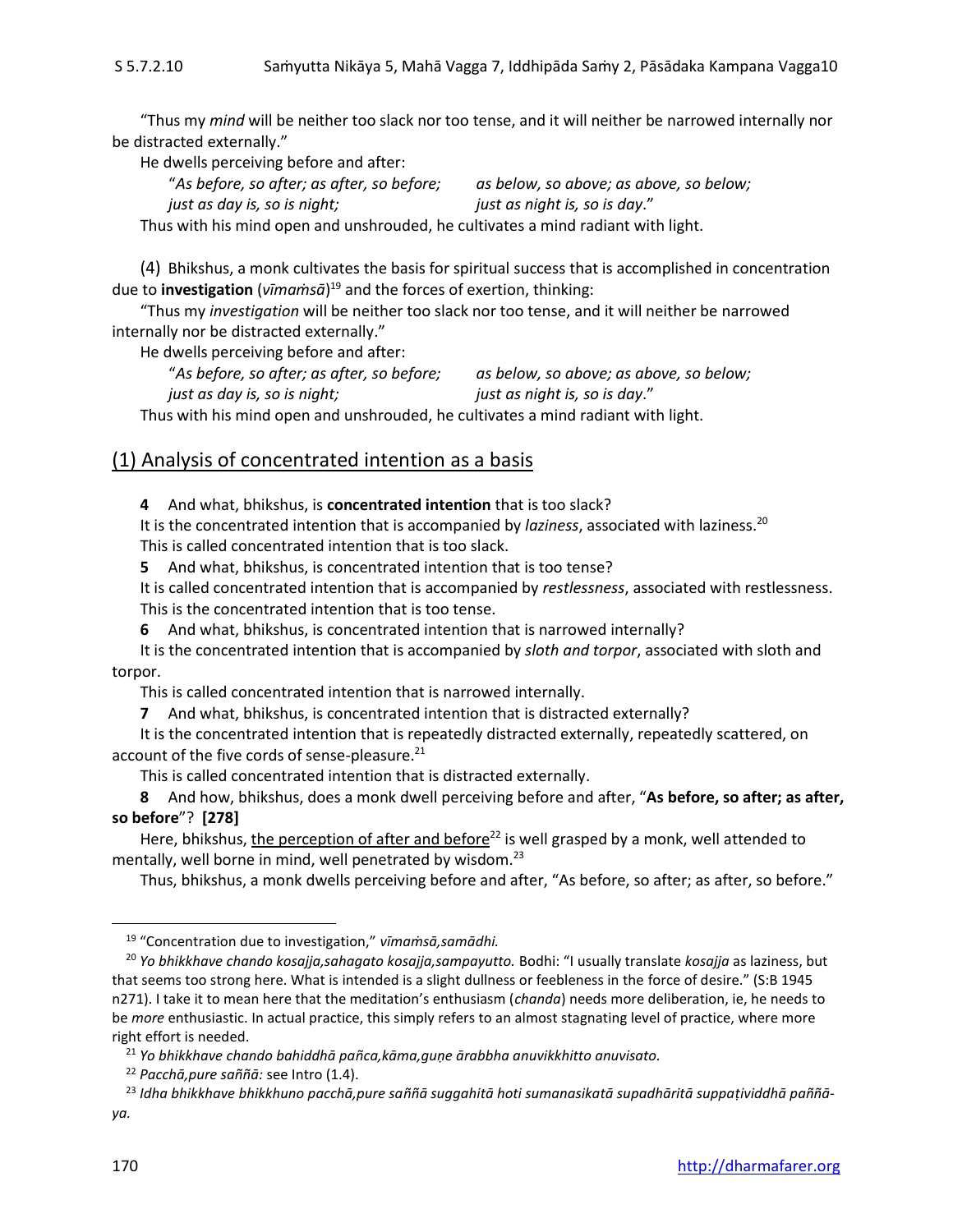**9** And how, bhikshus, does a monk dwell perceiving before and after, "**As below, so above; as above, so below"**?

Here, bhikshus, a monk reviews<sup>24</sup> this very body, wrapped in skin and full of various impurities, from the soles of the feet upwards and from the crown of the head downwards:

'In this body there are $^{25}$ 

- (1) head-hairs, body-hairs, nails, teeth, skin; $^{26}$
- (2) flesh, sinews, bones, bone-marrow, kidneys; $^{27}$
- (3) heart, liver, membranes (around the lungs), $^{28}$  spleen, lungs; $^{29}$
- (4) large intestines, small intestines, stomach-contents,<sup>30</sup> faeces[, brain];<sup>31</sup>
- (5) bile, phlegm, pus, blood, sweat,  $fat;^{32}$
- (6) tears, grease, saliva, snot, oil of the joints,  $33$  urine.<sup>'34</sup>

Thus, bhikshus, a monk dwells perceiving before and after, "As below, so above; as above, so below."

**10** And how, bhikshus, does a monk dwell "**just as day is, so is night; just as night is, so is day**"?

Here, bhikshus, at night, just as by day, a monk cultivates the basis for spiritual success that is accomplished in concentration due to *effort* and the forces of exertion, <sup>35</sup> by way of the same qualities, the same features, the same aspects, even so, he cultivates that same *basis for spiritual success that is accomplished in concentration due to effort and the forces of exertion* by night.

Or, furthermore, just as by night a monk cultivates the basis for spiritual success that is accomplished in concentration due to effort and the forces of exertion, by way of the same qualities, the same features, the same aspects, even so, he cultivates that same *basis for spiritual success that is accomplished in concentration due to effort and the forces of exertion* by day.

Thus, bhikshus, a monk dwells "just as day is, so is night; just as night is, so is day."

<sup>26</sup> *Kesā lomā nakhā dantā taco.* The meditation on these five parts "with skin as the fifth" or "skin pentad" (*taca,pancake kamma-ṭ,ṭhāna*) (Vism 8.50/242) forms the basic spiritual practice first taught to monks at the end of ordination.

<sup>24</sup> "Reviews," *paccavekkhati,* see SD 13.1(3.9b).

<sup>25</sup> In this meditation of parts of the body, groups (1)-(4) constitute the **earth** element (**Mahā Rāhul'ovāda S**, M 62,8/1:421 f); groups (5)-(6) constitute the **water** element (ib M 62.9/1:422). The same sutta describes the **fire** element as *that by which one is warmed, ages, and burns, and that by which what is eaten, drunk, chewed and tasted gets completely digested,* or whatever else that is liquid, liquefied and clung to internally and individually [belonging to oneself] (M 62.10/1:422); and the **wind** element as *up-going winds [burping], down-going winds, winds in the belly [flatulence], winds that course through the limbs, in-breath and out-breath,* or whatever else that is air, airy and clung to internally and individually [belonging to oneself] (M 62.11/1:422 f). See prec n.

<sup>27</sup> *Maṁsaṁ nahāru ahi ahi,miñjā vakkaṁ.*

<sup>28</sup> "Membranes," alt tr "pleura," *kilomaka,* ie a pair of membranous sacs surrounding the lungs.

<sup>29</sup> *Hadayaṁ yakanaṁ kilomakaṁ pihakaṁ papphāsaṁ.*

<sup>30</sup> *Udariyaṁ,* lit "that which is in the *udara* (stomach)," sometimes tr as "gorge" (Vism:Ñ 8.120/-122/258 f); technically, this includes chyme (food half-digested by gastric juices, expelled into the duodenum).

<sup>31</sup> *Antaṁ anta,guṇaṁ udariyaṁ karsaṁ.* See M 3:90; KhpA 38. Later traditions add the 32nd part—*matthake mattha,lugaṁ* (lit "the brain in the head") (Khp 3, Pm 1:6 f; Vism 8.42-144/239-266): "brain" is not listed at S 4:111). Although "brain" is usually listed last, Comys list it as no 20, after "faeces" (KhA 60; Vism 8.126/260) in the set headed by "large intestines" since they have similar or related appearances. For a fascinating discussion on how ancient ascetics obtain such knowledge of the human anatomy, see Zysk 1998:34-37.

<sup>32</sup> *Pittaṁ semhaṁ pubbo lohitaṁ sedo medo.*

<sup>33</sup> *Lasikā,* ie synovial fluid.

<sup>34</sup> *Assu vasā kheo sighāṇikā lasikā muttaṁ.* Here there are a total of 31 parts of the body. See here (4)n.

<sup>35</sup> *Viriya,samādhi,padhāna,saṅkhāra,samannāgataṁ iddhi,pādaṁ*.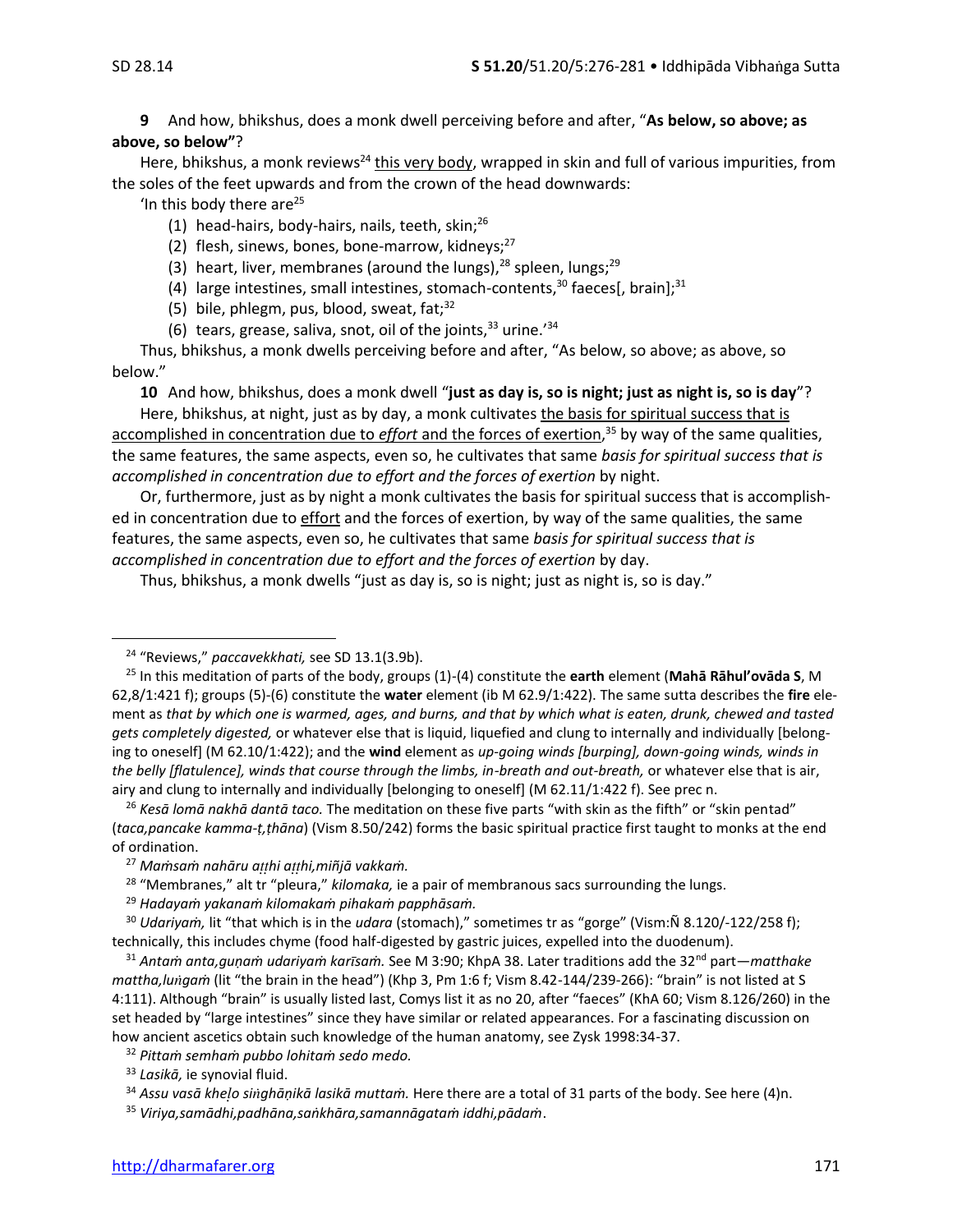**11** And how, bhikshus, does a monk, **with his mind open and unshrouded, cultivate a mind radiant with light**?

Here, bhikshus, the perception of light<sup>36</sup> is well grasped by a monk, well attended to mentally, well borne in mind, well penetrated by wisdom.

Thus, bhikshus, a monk, with his mind open and unshrouded, cultivates a mind, radiant with light. **[279]**

#### (2) Analysis of effort as a basis

**12** And what, bhikshus, is **effort** that is too slack?

It is the effort that is accompanied by *laziness*, associated with laziness.

This is called effort that is too slack.

**13** And what, bhikshus, is effort that is too tense?

It is called effort that is accompanied by *restlessness*, associated with restlessness.

This is the effort that is too tense.

**14** And what, bhikshus, is effort that is narrowed internally?

It is the effort that is accompanied by *sloth and torpor*, associated with sloth and torpor.

This is called effort that is narrowed internally.

**15** And what, bhikshus, is effort that is distracted externally?

It is the effort that is repeatedly distracted externally, repeatedly scattered, on account of the five cords of sense-pleasure.

This is called effort that is distracted externally.

**16** And how, bhikshus, does a monk dwell perceiving before and after, "**As before, so after; as after, so before**"?

Here, bhikshus, the perception of after and before is well grasped by a monk, well attended to mentally, well borne in mind, well penetrated by wisdom.

Thus, bhikshus, a monk dwells perceiving before and after, "As before, so after; as after, so before."

**17** And how, bhikshus, does a monk dwell perceiving before and after, "**As below, so above; as above, so below"**?

Here, bhikshus, a monk reviews this very body, wrapped in skin and full of various impurities, from the soles of the feet upwards and from the crown of the head downwards:

'In this body there are

- (1) head-hairs, body-hairs, nails, teeth, skin;
- (2) flesh, sinews, bones, bone-marrow, kidneys;
- (3) heart, liver, membranes (around the lungs), spleen, lungs;
- (4) large intestines, small intestines, stomach-contents, faeces;
- (5) bile, phlegm, pus, blood, sweat, fat;
- (6) tears, grease, saliva, snot, oil of the joints, urine.'

Thus, bhikshus, a monk dwells perceiving before and after, "As below, so above; as above, so below."

<sup>36</sup> *loka,saññā.* **Samādhi Bhāvanā S** (A 4.41/2:44-46 @ SD 24.1) prescribes the perception of light for the attainment of "knowledge and vision," def as *the divine eye* (ie, the psychic power of clairvoyance and the knowledge of the working of karma and rebirth): see eg **Sāmañña,phala S** (D 2,97 f/1:82 f), SD 8.10. However, the perception of light is also efficacious in more a mundane way, such as the overcoming of drowsiness, as prescribed in **Pacalā S** (A 7.58.7/4:86), SD 4.11.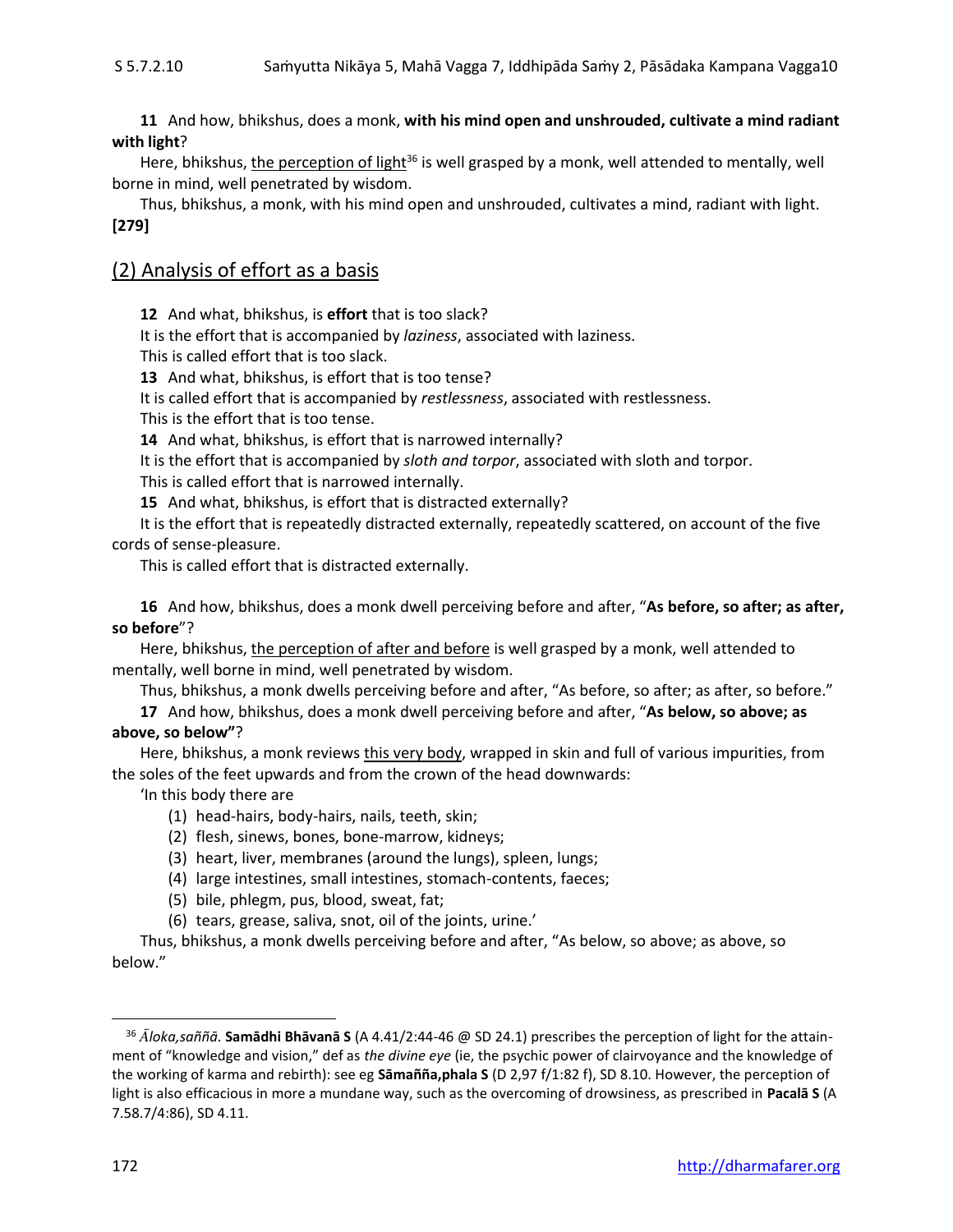**18** And how, bhikshus, does a monk dwell "**just as day is, so is night; just as night is, so is day**"?

Here, bhikshus, at night, just as by day a monk cultivates the basis for spiritual success that is accomplished in concentration due to effort and the forces of exertion, by way of the same qualities, the same features, the same aspects, even so, he cultivates that same *basis for spiritual success that is accomplished in concentration due to effort and the forces of exertion* by night.

Or, furthermore, just as by night a monk cultivates the basis for spiritual success that is accomplished in concentration due to effort and the forces of exertion, by way of the same qualities, the same features, the same aspects, even so, he cultivates that same *basis for spiritual success that is accomplished in concentration due to effort and the forces of exertion* by day.

Thus, bhikshus, a monk dwells "just as day is, so is night; just as night is, so is day."

**19** And how, bhikshus, does a monk dwell **with his mind open and unshrouded, he cultivates a mind, radiant with light**?

Here, bhikshus, the perception of light is well grasped by a monk, well attended to mentally, well borne in mind, well penetrated by wisdom.

Thus, bhikshus, a monk, with his mind open and unshrouded, cultivates a mind, radiant with light.

#### (3) Analysis of mind as a basis

**20** And what, bhikshus, is **the mind** that is too slack?

It is the mind that is accompanied by *laziness*, associated with laziness.

This is called the mind that is too slack.

**21** And what, bhikshus, is the mind that is too tense?

It is called the mind that is accompanied by *restlessness*, associated with restlessness. This is the mind that is too tense.

**22** And what, bhikshus, is the mind that is narrowed [constricted] internally?

It is the mind that is accompanied by *sloth and torpor*, associated with sloth and torpor.

This is called the mind that is narrowed internally. **[280]**

**23** And what, bhikshus, is the mind that is distracted [scattered] externally?

It is the mind that is repeatedly distracted externally, repeatedly scattered, on account of the five cords of sense-pleasure.

This is called the mind that is distracted externally.

**24** And how, bhikshus, does a monk dwell perceiving before and after, "**As before, so after; as after, so before**"?

Here, bhikshus, the perception of after and before is well grasped by a monk, well attended to mentally, well borne in mind, well penetrated by wisdom.

Thus, bhikshus, a monk dwells perceiving before and after, "As before, so after; as after, so before."

**25** And how, bhikshus, does a monk dwell perceiving before and after, "**As below, so above; as above, so below"**?

Here, bhikshus, a monk reviews this very body, wrapped in skin and full of various impurities, from the soles of the feet upwards and from the crown of the head downwards:

'In this body there are

- (1) head-hairs, body-hairs, nails, teeth, skin;
- (2) flesh, sinews, bones, bone-marrow, kidneys;
- (3) heart, liver, membranes (around the lungs), spleen, lungs;
- (4) large intestines, small intestines, stomach-contents, faeces;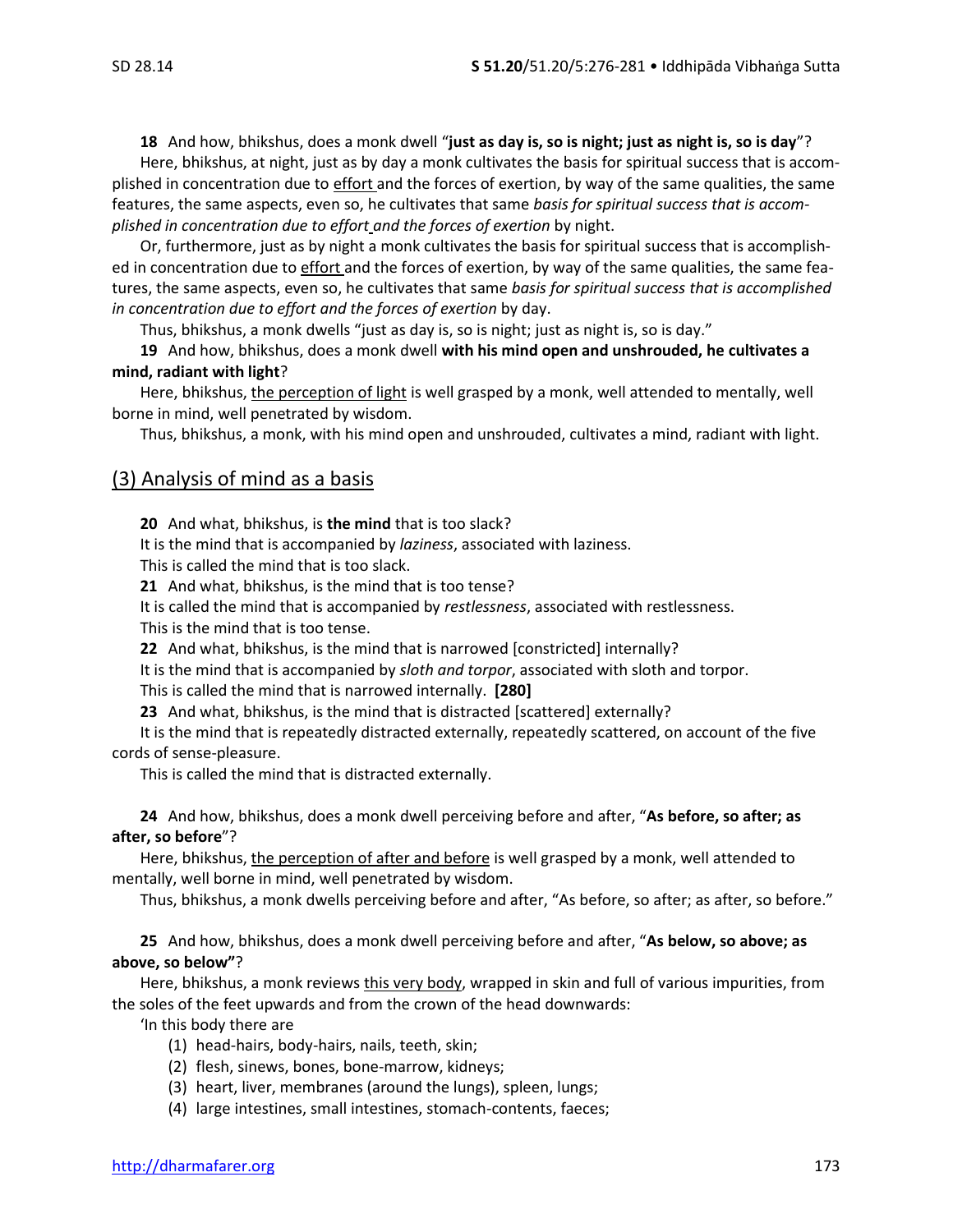(5) bile, phlegm, pus, blood, sweat, fat;

(6) tears, grease, saliva, snot, oil of the joints, urine.'

Thus, bhikshus, a monk dwells perceiving before and after, "As below, so above; as above, so below."

**26** And how, bhikshus, does a monk dwell "**just as day is, so is night; just as night is, so is day**"?

Here, bhikshus, at night, just as by day a monk cultivates the basis for spiritual success that is accomplished in concentration due to effort and the forces of exertion, by way of the same qualities, the same features, the same aspects, even so, he cultivates that same *basis for spiritual success that is accomplished in concentration due to effort and the forces of exertion* by night.

Or, furthermore, just as by night a monk cultivates the basis for spiritual success that is accomplished in concentration due to effort and the forces of exertion, by way of the same qualities, the same features, the same aspects, even so, he cultivates that same *basis for spiritual success that is accomplished in concentration due to effort and the forces of exertion* by day.

Thus, bhikshus, a monk dwells "just as day is, so is night; just as night is, so is day."

**27** And how, bhikshus, does a monk dwell **with his mind open and unshrouded, he cultivates a mind, radiant with light**?

Here, bhikshus, the perception of light is well grasped by a monk, well attended to mentally, well borne in mind, well penetrated by wisdom.

Thus, bhikshus, a monk, with his mind open and unshrouded, cultivates a mind, radiant with light.

#### (4) Analysis of investigation as a basis

**28** And what, bhikshus, is **investigation** that is too slack?

It is investigation that is accompanied by *laziness*, associated with laziness.

This is called investigation that is too slack.

**29** And what, bhikshus, is investigation that is too tense?

It is called investigation that is accompanied by *restlessness*, associated with restlessness.

This is the investigation that is too tense.

**30** And what, bhikshus, is investigation that is narrowed internally?

It is the investigation that is accompanied by *sloth and torpor*, associated with sloth and torpor. This is called investigation that is narrowed internally.

**31** And what, bhikshus, is investigation that is distracted externally?

It is the investigation that is repeatedly distracted externally, repeatedly scattered, on account of the five cords of sense-pleasure.

This is called investigation that is distracted externally.

**32** And how, bhikshus, does a monk dwell perceiving before and after, "**As before, so after; as after, so before**"?

Here, bhikshus, the perception of after and before is well grasped by a monk, well attended to mentally, well borne in mind, well penetrated by wisdom.

Thus, bhikshus, a monk dwells perceiving before and after, "As before, so after; as after, so before."

**33** And how, bhikshus, does a monk dwell perceiving before and after, "**As below, so above; as above, so below"**?

Here, bhikshus, a monk reviews this very body, wrapped in skin and full of various impurities, from the soles of the feet upwards and from the crown of the head downwards:

'In this body there are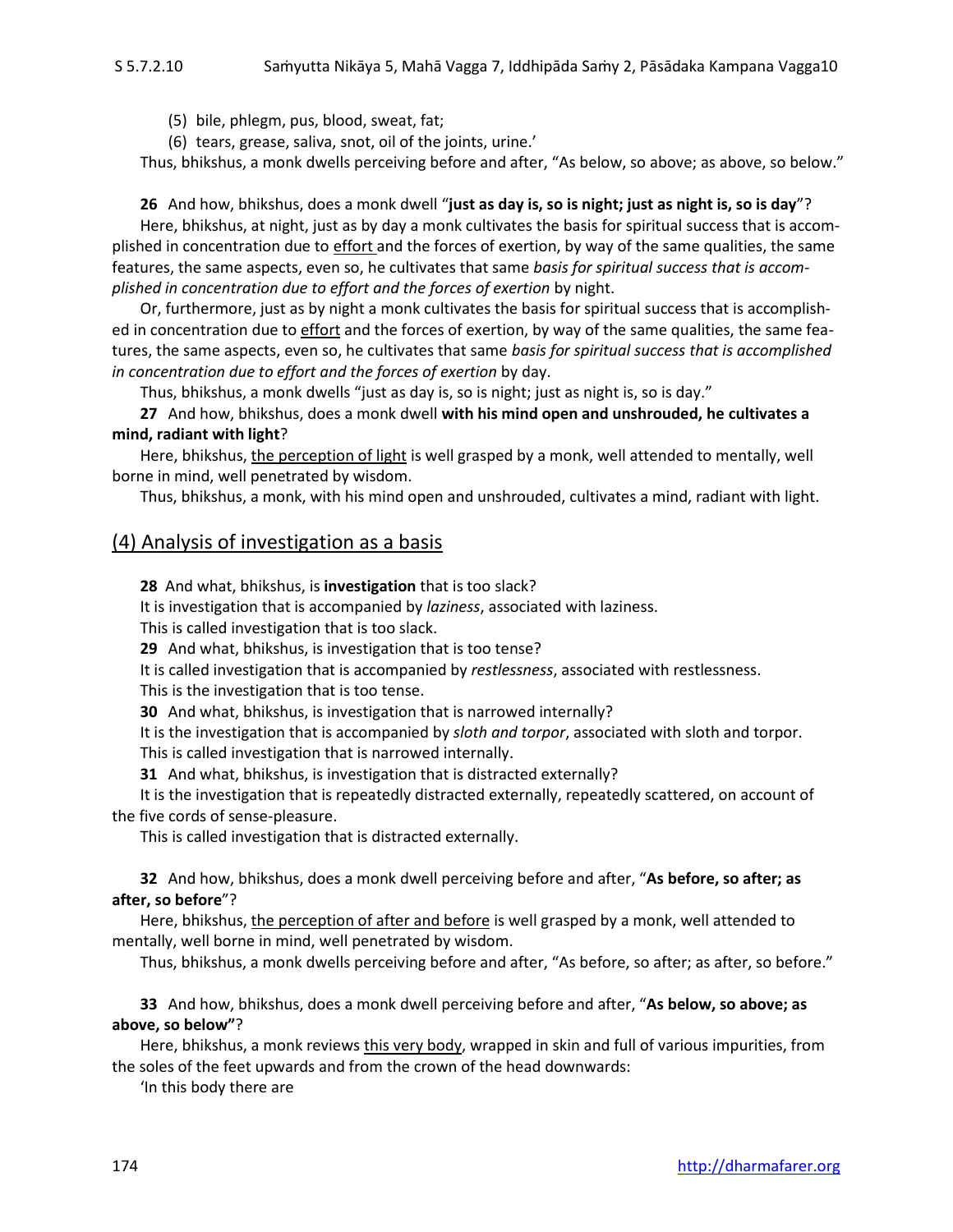- (1) head-hairs, body-hairs, nails, teeth, skin;
- (2) flesh, sinews, bones, bone-marrow, kidneys;
- (3) heart, liver, membranes (around the lungs), spleen, lungs;
- (4) large intestines, small intestines, stomach-contents, faeces[, brain];
- (5) bile, phlegm, pus, blood, sweat, fat;
- (6) tears, grease, saliva, snot, oil of the joints, urine.'

Thus, bhikshus, a monk dwells perceiving before and after, "As below, so above; as above, so below."

**34** And how, bhikshus, does a monk dwell "**just as day is, so is night; just as night is, so is day**"?

Here, bhikshus, at night, just as by day a monk cultivates the basis for spiritual success that is accomplished in concentration due to effort and the forces of exertion, by way of the same qualities, the same features, the same aspects, even so, he cultivates that same *basis for spiritual success that is accomplished in concentration due to effort and the forces of exertion* by night.

Or, furthermore, just as by night a monk cultivates the basis for spiritual success that is accomplished in concentration due to effort and the forces of exertion, by way of the same qualities, the same features, the same aspects, even so, he cultivates that same *basis for spiritual success that is accomplished in concentration due to effort and the forces of exertion* by day.

Thus, bhikshus, a monk dwells "*just as day is, so is night; just as night is, so is day*."

**35** And how, bhikshus, does a monk dwell **with his mind open and unshrouded, he cultivates a mind, radiant with light**?

Here, bhikshus, *the perception of light* is well grasped by a monk, well attended to mentally, well borne in mind, well penetrated by wisdom.

Thus, bhikshus, a monk, with his mind open and unshrouded, cultivates a mind, radiant with light.

#### Benefits of the spiritual success: the 6 direct knowledges

**36** Thus, bhikshus, the 4 paths of spiritual success, when cultivated and often developed in this way, are of great fruit and great benefit.

(1) PSYCHIC POWERS. Bhikshus, when the 4 paths of spiritual power have been cultivated and often developed in this way, a monk wields<sup>37</sup> the **manifold psychic powers**.<sup>38</sup>

Having been one he becomes many; having been many he becomes one.

He appears, and vanishes.

He goes unhindered through walls, through ramparts, and through mountains as if through space. He dives in and out of the earth as if it were water.

He walks on water without sinking as if it were earth.

Sitting cross-legged, he flies through the air like a winged bird.

With his hand he touches and strokes even the sun and the moon, so mighty and powerful.

He has power over his body up to as far as the Brahma world.

<sup>37</sup> *Paccanubhoti.*

<sup>38</sup> *Iddhi,vidhā.* Cf **Kevaḍḍha S** (D 11,5) where the Buddha disapproves of exhibiting such powers. On psychic powers, see **Miracles,** SD 27.5a.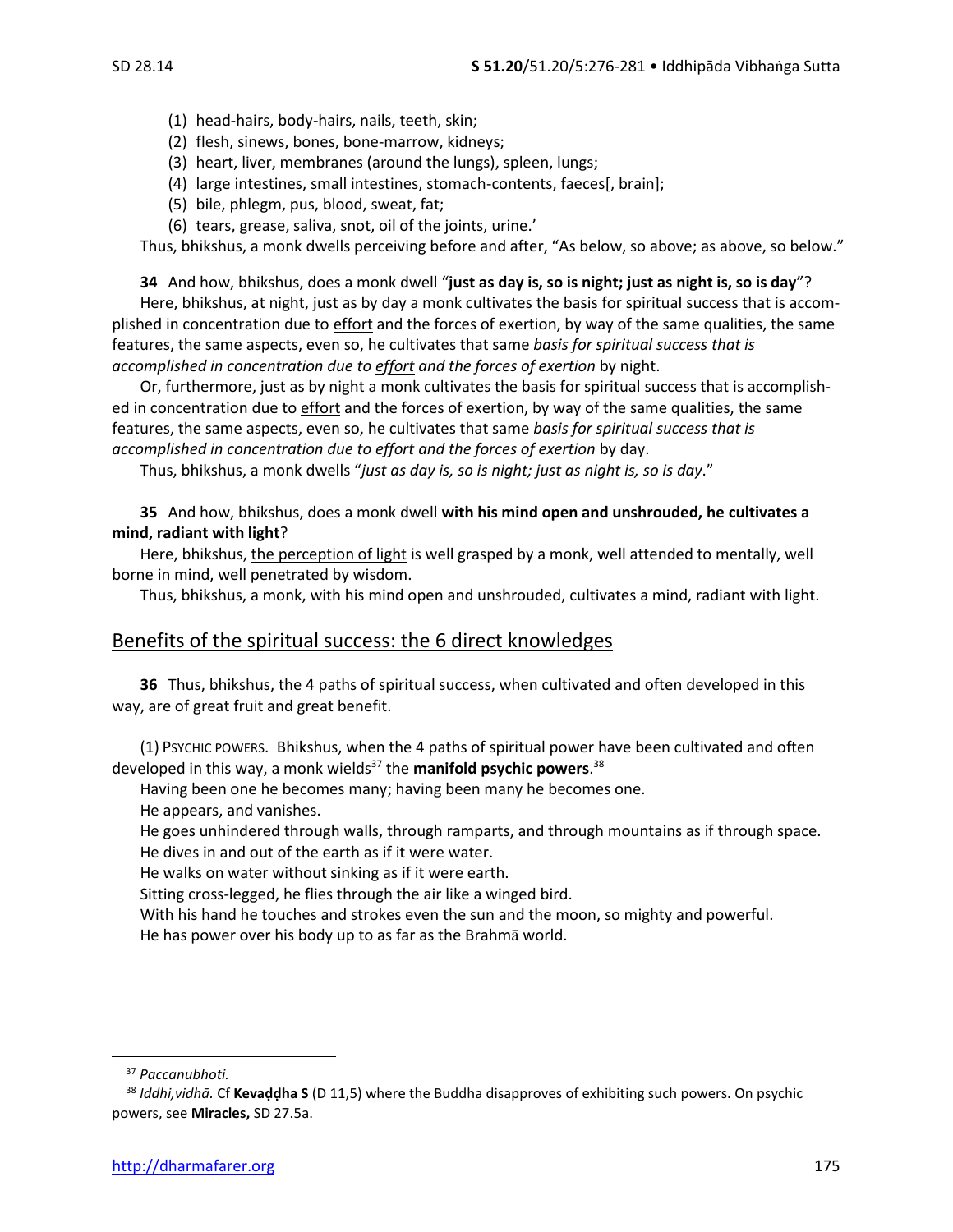$39(2)$  CLAIRAUDIENCE (DIVINE EAR). Bhikshus, when the 4 paths of spiritual success have been cultivated and often developed in this way, a monk wields **the divine-ear element**, <sup>40</sup> purified and surpassing the human, both kinds of sounds: divine and human, whether near or far.

Bhikshus, just as if a man travelling along a highway were to hear the sounds of bheri [conical drum], mridanga [tom-tom], $41$  conch-shell, cymbals, and dindima [small drum], he would know,

'That is bheri sound; that is mridanga sound; that is conch sound; that is cymbal sound; that is dindima sound'—even so, bhikshus, with his mind thus *concentrated,* he hears, by means of the divine earelement, purified and surpassing the human, both kinds of sounds: divine and human, whether near or far.

This, too, bhikshus, is a fruit of recluseship, visible here and now, more excellent than the previous ones and more sublime.

(3) MIND-READING. Bhikshus, when the 4 paths of spiritual success have been cultivated and often developed in this way, a monk wields **the knowledge of mind-reading**. <sup>42</sup> He knows the minds of other beings, other individuals, having encompassed them with his own mind*.* 43

*He knows a mind with lust as a mind with lust, and a mind without lust as a mind without lust. He knows a mind with aversion as a mind with aversion, and a mind without aversion as a mind without aversion. He knows a mind with delusion as a mind with delusion, and a mind without delusion as a mind without delusion. He knows a contracted mind [due to sloth and torpor] as a contracted mind, and a distracted mind [due to restlessness and worry] as a distracted mind. He knows an exalted mind [through the lower or higher dhyana] as an exalted mind, and an unexalted mind [not developed by dhyana] as an unexalted mind. He knows a surpassable mind as a surpassable mind, and an unsurpassable mind as an unsurpassable mind<sup>44</sup> . He knows a concentrated mind as a concentrated mind, and an unconcentrated mind as an unconcentrated mind. He knows a released mind as a released mind, and an unreleased mind as an unreleased mind.*

(4) THE RECOLLECTION OF PAST LIVES. Bhikshus, when the 4 paths of spiritual success have been cultivated and often developed in this way, a monk wields **the knowledge of the recollection of past lives**. <sup>45</sup> He recollects manifold past existence, that is to say, one birth, two births, three births, four

<sup>39</sup> From here right through **(36.5)** is noted by a *peyyāla*: *Cha pi abhiññāya vitthāretabbā* ("the 6 direct knowledges should be elaborated"), and has been coopted from **Sāmañña,phala S** (D 2,89-98/1:77-84), SD 8.10, which also has graphic similes here omitted.

<sup>40</sup> "Divine-ear element," *dibba,sota,dhātu,* clairaudience.

<sup>41</sup> "Mridanga," *mutigā,* vl *mudigā* (V 1:15, S 2:267). See **ṇi S** (S 20.7,2/2:266), SD 11.13.

<sup>42</sup> *Parassa ceto,pariya,ñāṇa.* On mind-reading, see **Miracles**, SD 27.5a (5.3).

<sup>43</sup> The following section (italicized) is a list of mental states is apparently taken from **Satipaṭṭhāna Ss** (D 22,12/- 2:299 = M 10,34/1:59), where it fits more appropriately. (Walshe, D:W 546 n131). On another def of mind-reading (4 kinds), see **Sampasādaniya S** (D 28,6/3:103 f), SD 14.10.

<sup>&</sup>lt;sup>44</sup> Unsurpassable (*anuttaram*) mind, probably synonymous with "developed" mind. See D:W 592 n667.

<sup>45</sup> *Pubbe,nivāsanânussati*, lit "recollection of past abiding [existence]." The remainder of this is expanded into 4 sections in **Brahma,jāla S** (D 1,1.31-34/1:13-16 @ SD 25.3(76.3)) and 3 sections in **Sampasādaniya S** (D 27,15-17/- 3:107-112 @ SD 10.12). In both cases, each explains how the eternalist view arose.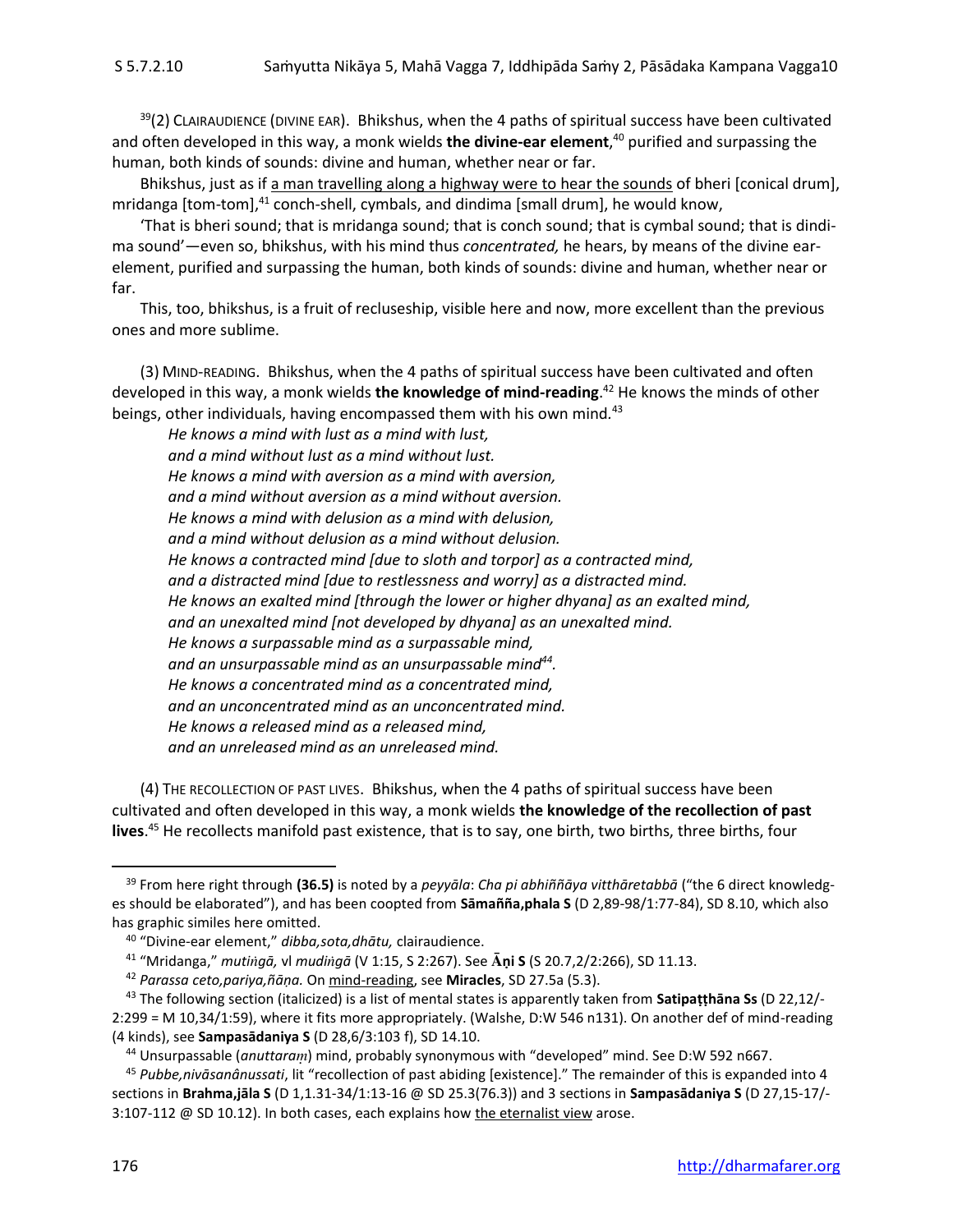births, five births, ten births, twenty births, thirty births, forty births, fifty births, one hundred births, one thousand births, one hundred thousand births, many aeons of cosmic contraction, many aeons of cosmic expansion, many aeons of cosmic contraction and expansion, thus:

'There I had such a name, belonged to such a clan, had such an appearance. Such was my food, such my experience of joy and pain, such the end of my life. Passing away from that state, I re-arose there. There too I had such a name, belonged to such a clan, had such an appearance. Such was my food, such my experience of joy and pain, such my life-span. Passing away from that state, I re-arose here.'

(5) THE KNOWLEDGE OF REBIRTH (OF OTHERS). Bhikshus, when the 4 paths of spiritual success have been cultivated and often developed in this way, a monk wields **the knowledge of the passing away and re**arising of beings.<sup>46</sup> He sees—by means of <u>the divine eye</u> [clairvoyance],<sup>47</sup> purified and surpassing the human—beings passing away and re-arising, and he knows how they are inferior and superior, beautiful and ugly, fortunate and unfortunate, *faring in accordance with their karma*:

'These beings—who were endowed with evil conduct of body, speech, and mind, who reviled the noble ones, held wrong views and undertook actions under the influence of wrong views—after death, when the body has broken up, have re-arisen in a plane of misery, a bad destination, a lower realm, in hell.

But these beings—who were endowed with good conduct of body, speech, and mind, who did not revile the noble ones, who held right views and undertook actions under the influence of right views after death, when the body has broken up, have reappeared in a happy destination, in heaven.'

Thus, bhikshus, by means of the divine eye, he sees beings passing away and re-arising, and *how they fare according to* their karma.

(6) THE KNOWLEDGE OF THE DESTRUCTION OF THE INFLUXES. Bhikshus, when the 4 paths of spiritual success have been cultivated and often developed in this way, a monk wields **the knowledge of the destruction of the mental influxes**. 48

36.2 He knows, as it is really is, that

| this is suffering;               | this is the arising of suffering;                          |
|----------------------------------|------------------------------------------------------------|
| this is the ending of suffering; | this is the path to the ending of suffering; <sup>49</sup> |

<sup>46</sup> *Cutûpapāta ñāṇa,* or "knowledge of rebirth according to karma" (*yathā,kammûpaga ñāṇa*)*,* or "the divine eye" (*dibba,cakkhu*): see foll n.

<sup>49</sup> These 4 statements on suffering pose an interesting problem: they are not called "noble truths" here (nor in **Ariya,pariyesanā S**, M 26.43). Norman remarks that these 4 statements, which also likewise appear in **Mahā Saccaka S** (M36.42/1:249), but are not referred to as the noble truths about suffering, "and since they appear to be subordinate to the four statements about the *āsavas,* it is possible that the statements about misery are a later addition [here], which led to a parallel, but inappropriate, set of four statements being evolved about the *āsavas,* to

<sup>47</sup> *Dibba,cakkhu*, clairvoyance, not to be confused with the Dharma-eye (*dhamma,cakkhu*) (see n in 104). On the relationship of this knowledge to the 62 grounds for wrong views, see **Brahma,jāla S** (D 1), SD 25.3 (76.3). See prec n.

<sup>48</sup> *Āsava-k,khaya,ñāṇa.* The term *āsava* (lit "in-flow, out-flow") comes from *ā-savati* "flows towards" (ie either "into" or "out" towards the observer). It has been variously translated as taints ("deadly taints", RD), corruptions, intoxicants, biases, depravity, misery, evil (influence), or simply left untr. The Abhidhamma lists 4 *āsava*: the influx of (1) sense-desire (*kām'āsava*), (2) (desire for eternal) existence or becoming (*bhav'āsava*), (3) views (*diṭṭh'āsava*), (4) ignorance (*avijjâsava*) (D 16.2.4; Pm 1.442, 561; Dhs §§1096-1100; Vbh §937). These 4 are also known as "floods" (*oghā*) and "yokes" (*yogā*). The list of 3 influxes (omitting the influx of views) [43] is probably older and is found more frequently in the Suttas (D 3:216, 33.1.10(20); M 1:55, 3:41; A 3.59, 67, 6.63). The destruction of these āsavas is equivalent to arhathood. See BDict under āsava.